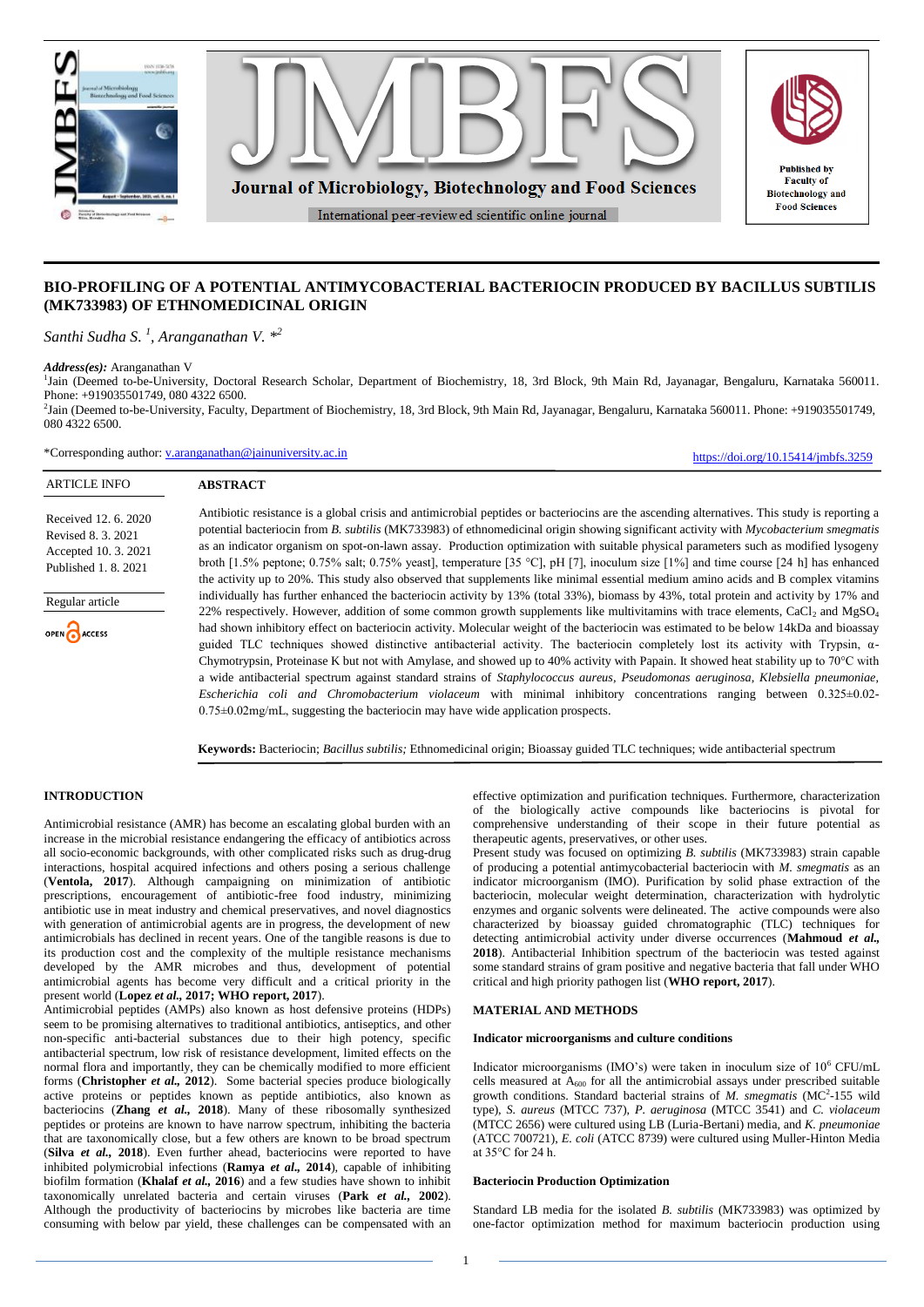carbon, nitrogen and salt concentrations, along with other biophysical parameters like pH (6.0-8.5 with interval of 0.5); Inoculum size (1-6%); temperature (20-50°C with interval of 5°C) and effect of time course on growth along with the bacteriocin production was studied by measuring the colony forming units (CFU/mL) at  $A_{600}$  up to 5 days. The bacteriocin preparation is described in detail by **Santhi & Aranganathan** (**2019**) and production optimization was determined step-by-step, advancing to next parameter with already optimal factors and their bacteriocin activity was determined by 30 µL of each of bacteriocin (1mg/mL) loaded into 6 mm wide wells made in LB agar plates pre-swabbed with 100 µL of *M. smegmatis* ( $10^6$  CFU/mL) as an indicator and zone of inhibition (ZOI) in mm was taken as a measure of antimicrobial activity (**Tagg & McGiven, 1971**). The bacteriocin producer was further optimized with supplements like minimal essential medium (MEM) amino acids (1-2%), Multivitamins and B complex vitamins (0.5-2%), CaCl<sub>2</sub> and MgSO<sub>4</sub> (0.1-0.5g/mol). For testing the growth kinetic pattern of *B. subtilis* (MK733983), its culture could grow with the delineated optimal parameters, simultaneously, the bioactivity of its supernatant was assessed by optical density values measured spectrophotometrically at 600 nm. Their supernatants were collected at a regular time interval of 3 h, was used for preparing bacteriocin concentrate (1mg/mL). It was then checked for its antimicrobial activity through well diffusion assay with *M. smegmatis* as the indicator by taking each of 30µL per well (6 mm), this experiment was done twice in triplicates. All chemicals were purchased from SD Fine-Chem Ltd (India) and Himedia for all the experiments in the entire study.

### **Solid Phase Extraction**

The bacteriocin obtained from optimized media was ultra-filtered with Polyether sulfone membrane syringe filter - pore size 0.22 mm (Merck) and then loaded to a C18 Sep-Pak cartridge (Flinn Scientific) that was thoroughly pre-washed with double distilled water, followed by the bacteriocin loading and was eluted with 100% methanol as an attempt for initial purification step. The eluted sample was further concentrated by drying in a hot air oven  $(45^{\circ}\text{C})$  and were dissolved in DMSO [Dimethyl sulfoxide] and was used for further study on antimicrobial assays, with *M. smegmatis* (10<sup>6</sup> CFU/mL) as an indicator.

Bacteriocin activity was defined as the reciprocal of the highest dilution at which bacterial growth was inhibited and expressed as arbitrary units (AU) per milliliter. Activity was calculated as  $a^b \times 100$ , where a is the dilution factor and b is the final dilution factor that can produce minimum inhibition zone (2 mm) and the experiments were done in quadruplicates. The increase in yield optimization and purification was evaluated by Lowry's protein estimation **(Lowry** *et al.,*  **1951**), bacteriocin specific activity (**Lee** *et al.,* **2018**) and bacteriocin activity by spot on lawn method.

#### **Characterization of bacteriocin**

### **Molecular weight determination**

Molecular mass determination was done by tricine-Sodium dodecyl sulfate polyacrylamide gel electrophoresis (SDS-PAGE) 5% stacking and 12% separating gels (**Schagger & Jagow***,* **1987**). Electrophoresis was run with midrange marker [SRL protein marker, mid-range cat BCL – 038 (14.3-97.4)] and it was carried out at 50 V for first half an hour followed by 100 V. Since many bacteriocins are known to be sensitive to different stains, the gels were stained with widely used Coomassie brilliant blue (CBB) and Silver nitrate. One set of the gels were left in a fixative solution (50% methanol; 10% acetic acid) for 30min, followed by CBB (R)-250 staining overnight. Then gels were de-stained with 10% acetic acid and 20% methanol.

Another set of gels were stained by silver-stain by washing thoroughly in 50 mM (NH4)2HCO3 in 50% methanol and were then incubated in sensitizing solution (Na2S2O3.5H2O w/v 0.02%) for 2-3 min on gentle rotation (**Giulian** *et al.,*  **1983**). Later, washed thoroughly with chilled sterile water and were put in staining solution (0.2% w/v Silver nitrate in 0.076% formalin) and were kept under gentle rocking until the bands were visible. Once the bands were visible, the reaction was immediately stopped by adding terminating solution (12% acetic acid) and all the results were recorded. This experiment was done twice with duplicates.

### **Bio-Profiling**

## **Thin Layer Chromatography-Direct Bioautography (TLC-DB)**

**Demetrio** *et al.* (**2016**) TLC-DB protocol was followed with minor variation, ~5µL of bacteriocin (1mg/mL) was spotted manually on to a pre-conditioned silica gel plate  $(6\times4 \text{ cm})$  (Fluka, silica gel 60 F-254) with organic solvents (butanol/methanol) for 30 min at a temperature range of 18 - 20°C. The plates were dried horizontally for a few minutes at room temperature before placing them in the development chamber and was run with a predetermined, suitable mobile phase of butanol-methanol-water in 3:1:1. Later, the plate was visualized at 395-570 nm, 450-495 nm and 380-450 nm in UV TLC viewer and the relative retardation factor (Rf) was calculated. For the Direct bioautography, when TLC

plate was sprayed with 5-10mL of *M. smegmatis* cell suspension (10<sup>6</sup> CFU/mL) and were incubated at 37°C for 24 h and the antibacterial activity was identified as spots with clear zones of inhibition against the indicator organism. This experiment was done in triplicates.

## **Contact Bioautography**

**Khurram** *et al.* **(2009)** protocol for contact bioautography was followed with a variation, where the TLC chromatogram of approximately (6×6 cm) was developed by spotting 100µL of the bacteriocin sample (1mg/mL) that was gently deposited at several spots on the silica gel plate under similar conditions mentioned in TLC-DB and was left for 30 min (at room temperature) for an evenly spread. Later, the TLC plate was placed face down, ensuring a proper contact on to the *M. smegmatis*  $(10^6 \text{ CFU/mL})$  inoculated agar layer in a petri dish for a period of 4-6 h to enable diffusion. Later the chromatogram was gently removed, and the agar plates were incubated at 37°C for 24 h and antibacterial activity was recorded. This experiment was done twice with duplicates.

## **Agar diffusion DB**

The gels that were developed after CBB/ silver staining in tricine SDS PAGE were thoroughly washed with 0.1% Tween 80 at room temperature. Subsequently one set of SDS-free gel was aseptically placed in LB broth (0.7% agar, w/v) containing *M. smegmatis* (10<sup>6</sup> CFU/mL) as indicator and another set was placed under similar conditions with added trypsin (1mg/mL). The plates were incubated at 37°C for 24 h and were observed for the presence of inhibition zones (**Maricic & Dawid, 2014**; **Saikat** *et al.,* **2014**). This experiment was done twice with duplicates.

#### **Effect of enzymes and heat on bacteriocin**

Effect of hydrolytic enzymes was evaluated by taking each of 1:5 ratio of bacteriocin to Trypsin (pH-8.0; T-8918; Sigma), Proteinase K (pH-7.5; P-2308; Sigma), α- Chymotrypsin (pH-7.8; RM801; Himedia), Papain (pH-7.0; GRM058; Himedia) and Salivary amylase (pH-7.0; (Human Saliva in 1:9 of 0.85% saline solution) and the enzyme treated samples were incubated at 37°C for 24 h. The bacteriocin untreated with enzyme was used as positive control and 30µL of DMSO alone is taken as blank. Thermal stability was examined by incubating bacteriocin for 10 min under moist heat treatment ranging from 40°C to 121°C by 10°C rise and samples unexposed to heat were taken as control. Residual activity of all the samples (each of  $30\mu$ L) tested for antimicrobial activity determined by agar well diffusion method with *M. smegmatis* (10<sup>6</sup> CFU/mL) as indicator. The assay was performed twice in triplicates.

#### **Inhibitory spectrum and Minimal Inhibitory Concentrations (MIC)**

Inhibitory spectrum assays were done by well diffusion assays, 30μL and 50μL of bacteriocin (1mg/mL), was placed in the wells of the media overlaid with 100μL of gram positive and negative indicator microorganisms  $(10^6 \text{ CFU/mL})$ respectively, they were incubated at 37°C for 24 h and the antimicrobial activity was evaluated along with determination of the MIC values as described by Santhi & Aranganathan (2019). All the assays were done in triplicates for a minimum of two independent experiments.

#### **Statistical Analysis**

All experimental results are expressed as means ± standard error of the mean or standard deviation (SD) and the significant differences were examined by regression analysis by using [Microsoft 365 MSO (16.0.12827.20200) 32-bit] and One-way analysis of variance (ANOVA) by Tukey test (Post-hoc analysis) with SPSS 27.0. p-value < 0.05 was considered statistically significant. Relative Percentage and residual activity were calculated in comparison to the Positive control values of the experiment performed.

## **RESULTS AND DISCUSSION**

### **Optimization and purification results**

Optimization of standard media and biophysical parameters had approximately increased the bacteriocin activity by 20% comparing to that of the crude. The growth kinetic pattern of *B. subtilis* (MK733983) suggested that the bacteriocin activity reached its maximum at the end of the exponential phase (figure 1). Further additional supplements like MEM amino acids or B complex vitamins had approximate enhancement of biomass by 43%, total protein by 17% and antimicrobial activity by 33%. Some of the common supplements like CaCl2, MgSO4 and multivitamins with trace elements had shown decreased bacteriocin activity (Tab 1). On elution with C18 SEP-PACK, specific activity of the bacteriocin increased as noted in Tab 2 and antimicrobial activity increased approximately by  $33.3\%$  with a ZOI of  $20.17\pm0.07$  mm.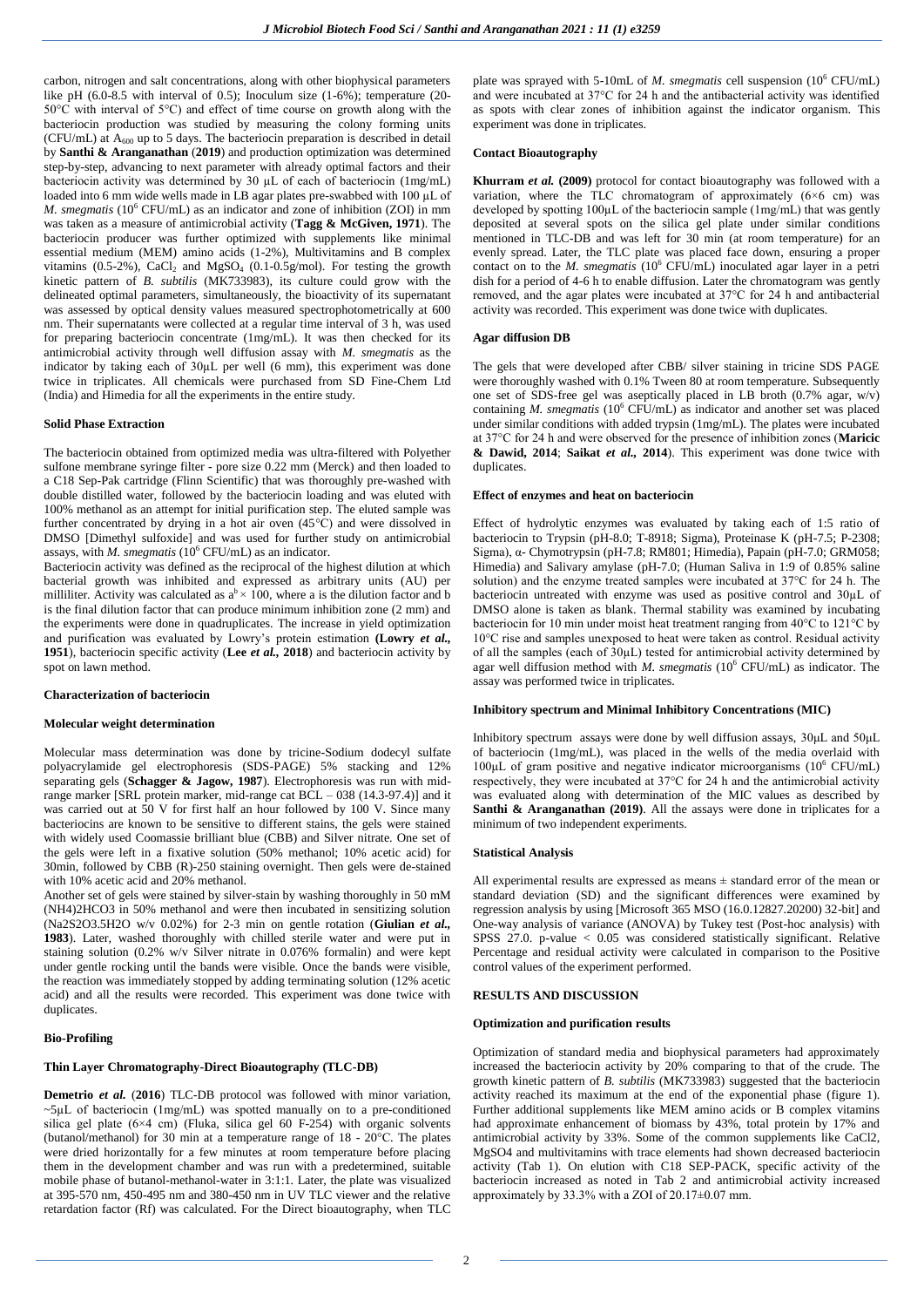#### **Table 1** Optimization Results

| <b>Range tested</b>              | Optimal<br>Range | $ZOI$ (mm)       |
|----------------------------------|------------------|------------------|
| Standard<br>constituents         |                  | 15               |
| $0.5-2$ $(0.25$ interval)        | 1.5              | $16.06\pm0.02$   |
| $0.25 - 1.75(0.25)$<br>interval) | 0.75             | $16.15 \pm 0.03$ |
| 3.4 & 5                          | 3                | $8.16 \pm 0.04$  |
| $0.25 - 1$ $(0.25)$<br>interval) | 0.75             | $16.17\pm0.04$   |
| $1 - 5$ (24h interval)           | 24h              | $16.06\pm0.03$   |
| $6 - 8.5$ (0.5 interval)         | 7                | $16.2 \pm 0.02$  |
| $1-6$ (1% interval)              | $\mathbf{1}$     | $18.08 \pm 0.02$ |
| 20-50 ( $5^{\circ}$ C interval)  | 35               | $18.4 \pm 0.3$   |
| Physical optimal<br>parameters   |                  | $18.4 \pm 0.3$   |
| $0.5 - 3.5(0.5)$<br>interval)    | 2.5              | $20.12\pm0.02$   |
| $1 - 2$ (0.25 interval)          | $\mathbf{1}$     | $20.16 \pm 0.08$ |
| $0.1 - 0.5$ (0.1 interval)       | 0.2              | $18.17 \pm 0.05$ |
| $0.1 - 0.5$ (0.1 interval)       | 0.1              | $15.22 \pm 0.02$ |
| $1 - 2$ (0.25 interval)          | 1%               | $10.1 \pm 0.2$   |
| With supplements                 |                  | $20.16\pm0.08$   |
|                                  |                  |                  |

**Legend**: IMO-*M. smegmatis*; Optimal range represents the bacteriocin conc that was reported to exhibit highest antagonism towards IMO; ZOI – Zone of Inhibition in diameter on petri plates in (mm) and values are means  $\pm$  standard deviation of triplicates (p < 0.05).



**Figure 1** Growth of *B. subtilis* (MK733983) on incubation (h) and bacteriocin production. Cells growth at A<sub>600</sub> and its bacteriocin production measured on the scale of its inhibition (mm) against imo, *M. smegmatis.* Values represented in the graph are means  $\pm$  standard deviation of triplicates ( $p < 0.05$ ).

#### **Characterization by tricine SDS-PAGE and Bio-profiling**

The bacteriocin showed migration as a single band with an estimated molecular weight to be below 14.3 kDa on assessment with tricine SDS- PAGE. CBB staining showed better result comparing to silver staining (figure 2, Lane 1&2). Figure 3 shows the TLC Chromatogram with a separation at Rf value of 0.85±0.005 which fluoresce when viewed under 450-495nm & 380-450nm and correspondingly a spot of clearing as an indicative of antibacterial activity against *M. smegmatis* was observed in its bioautogram. In contact bioautogram, the chromatogram taken showed a significant antibacterial activity inhibiting the growth of *M. smegmatis*, substantiating the ability of its antimicrobial entities to diffuse from complex substrates on contact and sustain its inhibitory action (figure 4). On agar diffusion DB of the gel band from PAGE, growth inhibition of the indicator (*M. smegmatis*) was observable in place of gel band and the gel band that was incubated in media treated with trypsin, showed growth of

#### **Table 2** Purification of Bacteriocin

| <b>Purification Steps</b> | Volume Taken (ml) | <b>Total Protein</b> (mg) | <b>Total Activity (Au)</b> | <b>Specific Activity*</b> | <b>Recovery</b> % | <b>Purification-Fold</b> |
|---------------------------|-------------------|---------------------------|----------------------------|---------------------------|-------------------|--------------------------|
| <b>CFS</b>                | 100               | 12800                     | 20500                      |                           | 100               | 1%                       |
| Optimization              | 100               | 15000                     | 25000                      | . 66                      | 121.90            | .03%                     |
| C <sub>18</sub> SEP-PACK  | 80                | 900                       | 8500                       | 9.44                      | 41                | 5.88%                    |

**Legend**: \* Specific activity is the ratio of total activity to that of total protein.

indicator organism, highlighting the proteolytic nature of the bacteriocin (Lane 3).



**Figure 2** Tricine SDS-PAGE gels. LANE 1: Molecular Weight Standard; Lane 2: Migration of the bacteriocin; Lane 3: Trypsin digestion of the bacteriocin Gel Band.



**Figure 3** TLC Chromatograms and Bioautogram. Chromatograms recorded with 3 Filters Of TLC Viewers & TLC Bioautogram shows microbial clearing observed at Rf = 0.85±0.005 (P < 0.05) with IMO, *M. Smegmatis.*



**Figure 4** Contact Bioautogram. Bioautogram (6×6 Cm) showing the inhibition of IMO *g*rowth (*M. Smegmatis)*.

#### **Effect of enzyme and heat**

Fig 5 shows the results of proteolytic enzymes effect on the bacteriocin, it showed a complete loss of activity with the Trypsin, α-Chymotrypsin and Proteinase K. On the other hand, bacteriocin treated with salivary amylase did not show any loss of activity and treatment with Papain showed a residual activity of 8.1 $\pm$ 0.07 mm (p < 0.05). compared to the positive control (20.1 $\pm$ 0.09 mm). Bacteriocin showed a consistent thermostability up to 70°C and retained ~59% activity at 100°C (Tab 3).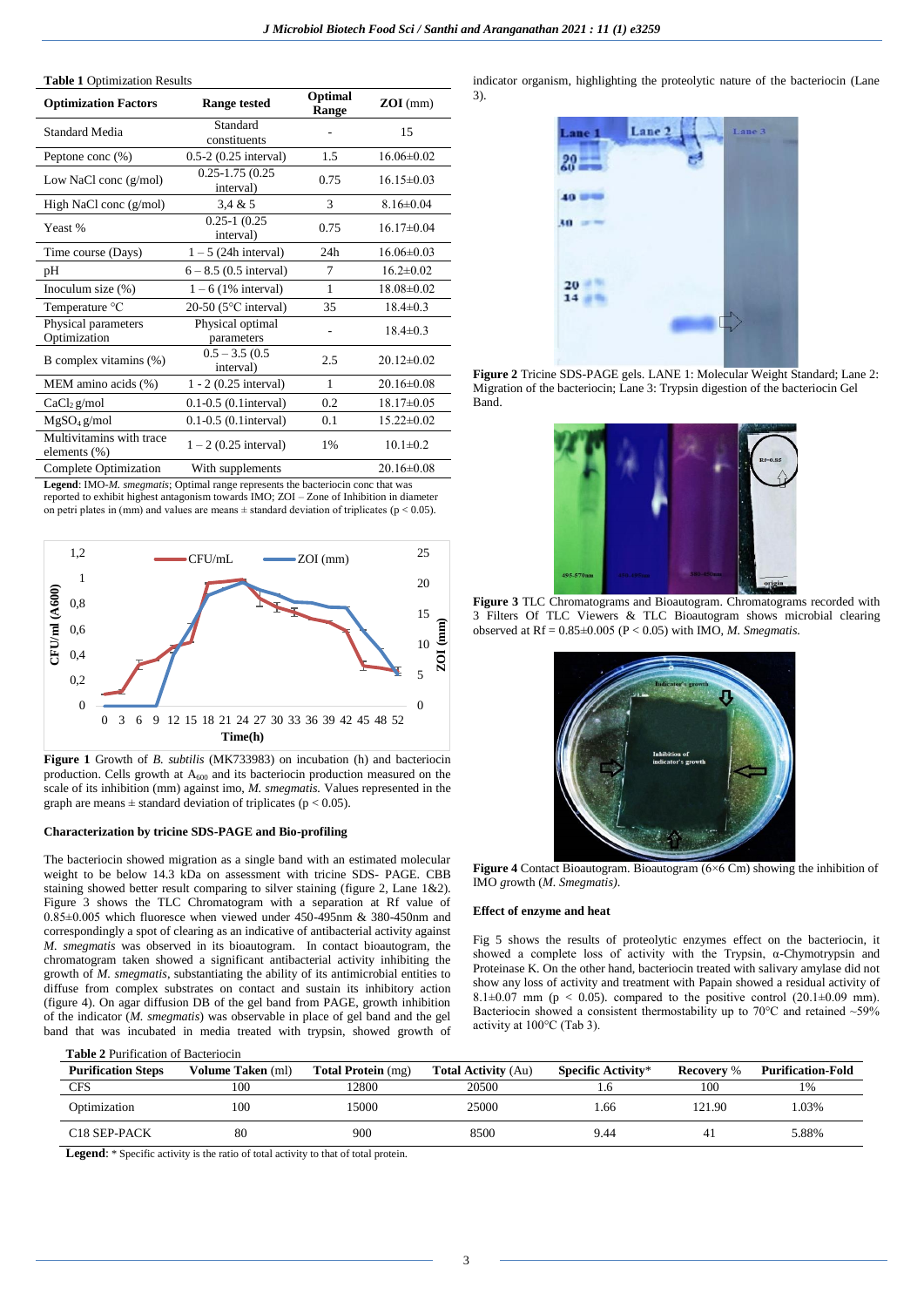

**Figure 5** Effect of enzymes. IMO - *M. smegmatis*; ZOI of positive control (bacteriocin sample) -  $20.1 \pm 0.09$  mm, similarly with amylase treatment; No activity observed in blank/negative control (DMSO) or bacteriocin samples treated with Trypsin, Proteinase K, and α - Chymotrypsin.

#### **Table 3** Thermostability of Bacteriocin

| <b>S.NO.</b>   | <b>Temperature</b> $(^{\circ}C)$ | $ZOI$ (mm)       | <b>Relative activity (%)</b> |
|----------------|----------------------------------|------------------|------------------------------|
|                | Room Temperature                 | $20.17 \pm 0.07$ | 100                          |
| $\overline{c}$ | 40                               | $20.15 \pm 0.05$ | 99.9                         |
| 3              | 50                               | $20.14 \pm 0.15$ | 99.85                        |
| 4              | 60                               | $20.05 \pm 0.05$ | 99.4                         |
| 5              | 70                               | $20 \pm 0.05$    | 99.15                        |
| 6              | 80                               | $17.7 \pm 0.25$  | 87.75                        |
|                | 90                               | $14.8 \pm 0.6$   | 73.3                         |
| 8              | 100                              | $12\pm0.17$      | 59.4                         |
| Q              | 121                              | No inhibition    |                              |

**Legend:** IMO-*M. smegmatis*; The bacteriocin is exposed to mentioned temperatures for 10 min; ZOI - Zone of inhibition by bacteriocin after heat exposure against IMO*.* values are means  $\pm$  standard deviation of triplicates ( $p < 0.05$ ).

#### **Antibacterial spectrum and their MIC's**

The bacteriocin showed inhibitory action with both gram-positive and negative bacteria and their MIC values shown in Tab 4, revealed that the gram-negative bacteria needed more concentration of bacteriocin compared to that of grampositive bacteria, ranging 0.325±0.02-0.75±0.02mg/mL (p < 0.05).

| Table 4 Antibacterial spectrum with MIC values |  |  |  |  |
|------------------------------------------------|--|--|--|--|
|------------------------------------------------|--|--|--|--|

| <b>Microorganism</b>         | Gram's<br>character | $ZOI$ (mm)            | <b>MIC</b><br>(mg/mL)                                                                |
|------------------------------|---------------------|-----------------------|--------------------------------------------------------------------------------------|
| Staphylococcus<br>aureus     | Positive            | $18.3 \pm 0.1$        | $0.325 \pm 0.02$                                                                     |
| Mycobacterium<br>smegmatis   | Positive            | $20.17 \pm 0.02$      | $0.35 \pm 0.004$                                                                     |
| Pseudomonas<br>aeruginosa    | Negative            | $19.5 \pm 0.39$       | $0.6 \pm 0.02$                                                                       |
| Klebsiella<br>pneumoniae     | Negative            | $16.03 \pm 0.5$       | $0.75 \pm 0.02$                                                                      |
| Escherichia coli             | Negative            | $16.9 \pm 0.28$       | $0.7 + 0.02$                                                                         |
| Chromobacterium<br>violaceum | Negative            | $16.58 \pm 0.23$      | $0.75 \pm 0.04$                                                                      |
|                              | .<br>COL.           | $\ddotsc$<br>$\cdots$ | $\mathbf{r}$ and $\mathbf{r}$ and $\mathbf{r}$<br>$P(A \cap Y) = P(A \cap Y) = P(A)$ |

**Legend:** The bacteriocin taken per well for gram positive and negative IMOs is  $30\mu$ L and  $50\mu$ L (1mg/mL); MIC-minimal inhibitory concentrations. values are means  $\pm$  standard deviation of triplicates ( $p < 0.05$ ).

*B. subtilis* is a gram positive, aerobic and endospore forming rod shaped cells and are ubiquitous in nature. In the present investigation, a potential strain of *B. subtilis* (MK733983) isolated from ethnomedicinal plant origin was optimized for its bacteriocin production. The factors like time course, temperature and B complex vitamins showed a significant role in enhancing bacteriocin production. Rationale for escalatory and inhibitory effects of nutrient supplements on the bacteriocin producer must be further investigated. Growth kinetic study of *B. subtilis* shows that the potential entities of the bacteriocin was produced maximum between 18-24 h.

Generally aromatic, polycyclic compounds (Polycyclic aromatic Hydrocarbons - PaHs) with non-polar nature have higher Rf values and fluoresce when viewed under longer wavelengths, the bacteriocin in this study shows higher Rf value and fluoresce when viewed under 450-495nm & 380-450nm and not under 495- 570nm, in this preliminary assessment and needs other confirmatory evaluation. A single band on tricine SDS-PAGE of the bacteriocin indicates that the sample deposited is a compound with minimal impurities. The presence of single band at this initial step of purification do not imply that the bacteriocin is pure, because

of the possibility of presence of other sensitive molecules which are undetectable by the chosen method of experimentation.

Bio-profiling using Bio-autography is an association of planar chromatographic analyses with biological detection methods and known as effect-directed analyses (EDA) or Bioassay guided chromatography techniques and they are simple tools for characterizing antimicrobial properties of analyzed substances in minute quantities (**Grzelak** *et al.,* **2013**). On the other hand, they are fast, accurate, inexpensive, and reliable methods to detect antimicrobial agents in a mixture of compounds, the bacteriocin demonstrated its ability to sustain activity in complex substrates in smaller quantities through TLC-DB. It also showed in-situ activity and its enzyme inhibition by trypsin affirming the proteinaceous nature by agar diffusion DB and its ability to diffuse by contact DB.

The bacteriocin treated with hydrolytic enzymes further reaffirmed its proteinaceous nature assuring its position as a GRAS (generally accepted as safe) protein along with its thermostability, as an added advantage (**Hammami** *et al.,*  **2009**) for its prospects as a bio-preservative. The improvement in thermostability of the bacteriocin on optimization and partial purification might be due to the increase of thermostable antimicrobial entities with conducive growth parameters. Bacteriocins from various microbes have generally exhibited a narrow inhibitory spectrum toward related producer strains (**Klaenhammer, 1993**). However, bacteriocins such as Thuricin 17 (**Gray** *et al.,* **2006**), Cerein 8A (**Bizani** *et al.,* **2005**), Gas 101 (**Garima** *et al.* **2018**) have exhibited broad spectral inhibition. In agreement with the same, the bacteriocin in this study also showed antagonism towards certain critical and high prioritized gram positive and negative standard strains exhibiting its potential. *C. violaceum* is an emerging pathogen, widely studied for its quorum sensing mechanisms associated with the biofilm formation in many bacterial species (**Batista & Silva, 2017**). The bacteriocin shows inhibition towards this emerging pathogen substantiating its probable capability to disrupt quorum sensing mechanisms, which must be further investigated. The plausible cause for more bacteriocin concentration to inhibit gram negative bacterial strains may be due to their unapt taxonomical characteristics.

Many bacteriocins from lactic acid bacteria and *Bacillus* species are proven competent natural preservatives that can inhibit the spoilage and spread of pathogenic bacteria in food (**Gautam & Sharma, 2009**). They are emerging as potential surrogates and synergists to the chemical food preservatives with increase in demand for the natural bio-preservatives (**Wayah & Philip, 2018; Sarika** *et al.*, **2019**) and are proficient to be considered as therapeutic agents **(Christopher** *et al.,* **2012**). There are very few reports proving that the bacteriocins are antiviral (**Naruse** *et al.,* **1990**) and antimycobacterial (**Sosunov**  *et al.,* **2007**) in nature. As per our knowledge, the results of the present study report the potential ethnomedicinal plant originated bacteriocin that has not only an effective antimycobacterial activity but antibacterial towards certain primal bacterial standard strains.

## **CONCLUSION**

Currently multisectoral approach with divergent strategies are being developed globally to treat deleterious infections. Bacteriocins with their distinct features of selective toxicity towards wide microbial spectrum without developing resistance, are promising emerging alternatives. Their capacity to inhibit developed biofilms along with strong synergy with several antibiotics compared to conventional antibiotics are drawing attention as potential drug candidates for food and pharmaceutical industry. The significant characteristic features of the bacteriocin reported in this study has justified its ability to combat broad bacterial species and can be used as a precursor for the development of promising antimycobacterial / anti-bacterial drugs and as a bio-preservative. Further, characterization and mode of action, might enhance its efficacy and open new avenues for its wider application prospects.

#### **Funding:** Not Applicable

**Acknowledgements:** The authors express their gratitude to Dr.Anusha (Department of Biochemistry, Jain (Deemed to-be) University, for assiatance with Tricine SDS PAGE.

**Author contributions:** The authors have contributed to the theme, design, practical work, data analysis and in writing the manuscript.

**Conflict of interest disclosure:** The authors declare that they have no conflict of interest.

### **REFERENCES**

Batista, J.H., & Silva, J.F. (2017). *Chromobacterium violaceum* Pathogenicity: Updates and Insights from Genome Sequencing of Novel Chromobacterium Species. *Front. Microbiol*, 8:2213. <https://doi.org/10.3389/fmicb.2017.02213> Bizani, D., Motta, A.S., Morrissy, J.A., Terra, R., Souto, A.A., & Brandelli. (2005). Antibacterial activity of cerein 8A, a bacteriocin-like peptide produced by Bacillus cereus. *INTERNATIONAL MICROBIOLOGY*, 8:125-131.